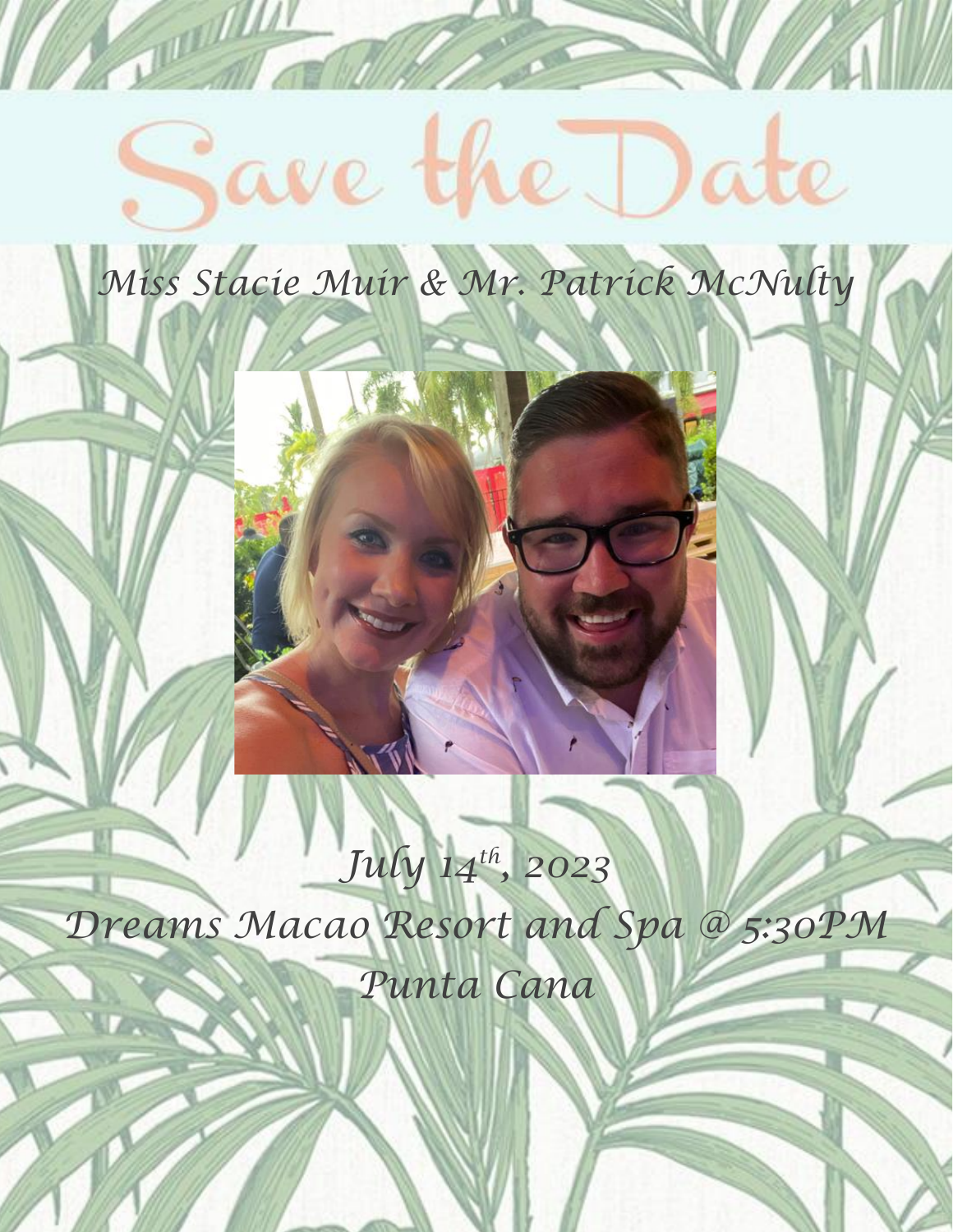## **TO RESERVE YOUR ROOM CLICK THE LINK BELOW:** [RESERVATION LINK](https://www.vacationcrm.com/IFrameRegistration/Group?lookupid=f04af814-d522-4b01-b822-4cdfa9b048e2&groupid=9470fb44-91e4-4f47-b501-208944161d52)

### To Receive Group Rates and Ensure Room Availability **Please reserve your room by April 6th, 2023**

**\*\*\*After you click on the link above and fill out the reservation form, our travel concierge, Beach Bum Nikki, will contact you directly and answer any questions you may have PRIOR to charging your card for your deposit. Please feel free to enter questions/requests on the comments section on the form.**

\_\_\_\_\_\_\_\_\_\_\_\_\_\_\_\_\_\_\_\_\_\_\_\_\_\_\_\_\_\_\_\_\_\_\_\_\_\_\_\_\_\_\_\_\_\_\_\_\_\_\_\_\_\_\_\_\_\_\_\_\_\_\_\_\_\_\_\_\_\_\_\_\_\_\_\_\_\_\_\_\_\_\_\_\_\_\_\_\_\_\_\_\_\_\_\_\_\_\_\_\_\_\_\_\_\_\_\_\_\_\_\_\_\_\_\_\_\_\_\_\_\_\_

Our wedding travel concierge is Nikki Bond



Phone: 1-877-943-8282 Ext 31 Email: Nikki@beachbumvacation.com **For a faster response time, please email Nikki. Bookings must be made via our online form at** [RESERVATION LINK](https://www.vacationcrm.com/IFrameRegistration/Group?lookupid=f04af814-d522-4b01-b822-4cdfa9b048e2&groupid=9470fb44-91e4-4f47-b501-208944161d52) **to ensure accuracy.** 

**Reservations cannot be made via phone.**

**Rates below are all inclusive and are reserved only for guests of Stacie and Patrick's Wedding!** Stacie and Patrick have blocked off rooms for their wedding guests. They would like to encourage all their guests to book with Beach Bum Vacation. You must book your room directly with **Beach Bum Nikki** to ensure that you will receive wedding guest rates, be included on the guest list, all your travel arrangements are taken care of and you will be included in all events for the wedding.

### **Space is limited so make sure to reserve your room early!**

### **ALL-INCLUSIVE & ALL RATES ARE PER PERSON**

**Dreams Macao Resort and Spa-Punta Cana** Travel Window July 12<sup>th</sup>-17<sup>th</sup>, 2023, minimum 3-night stay required

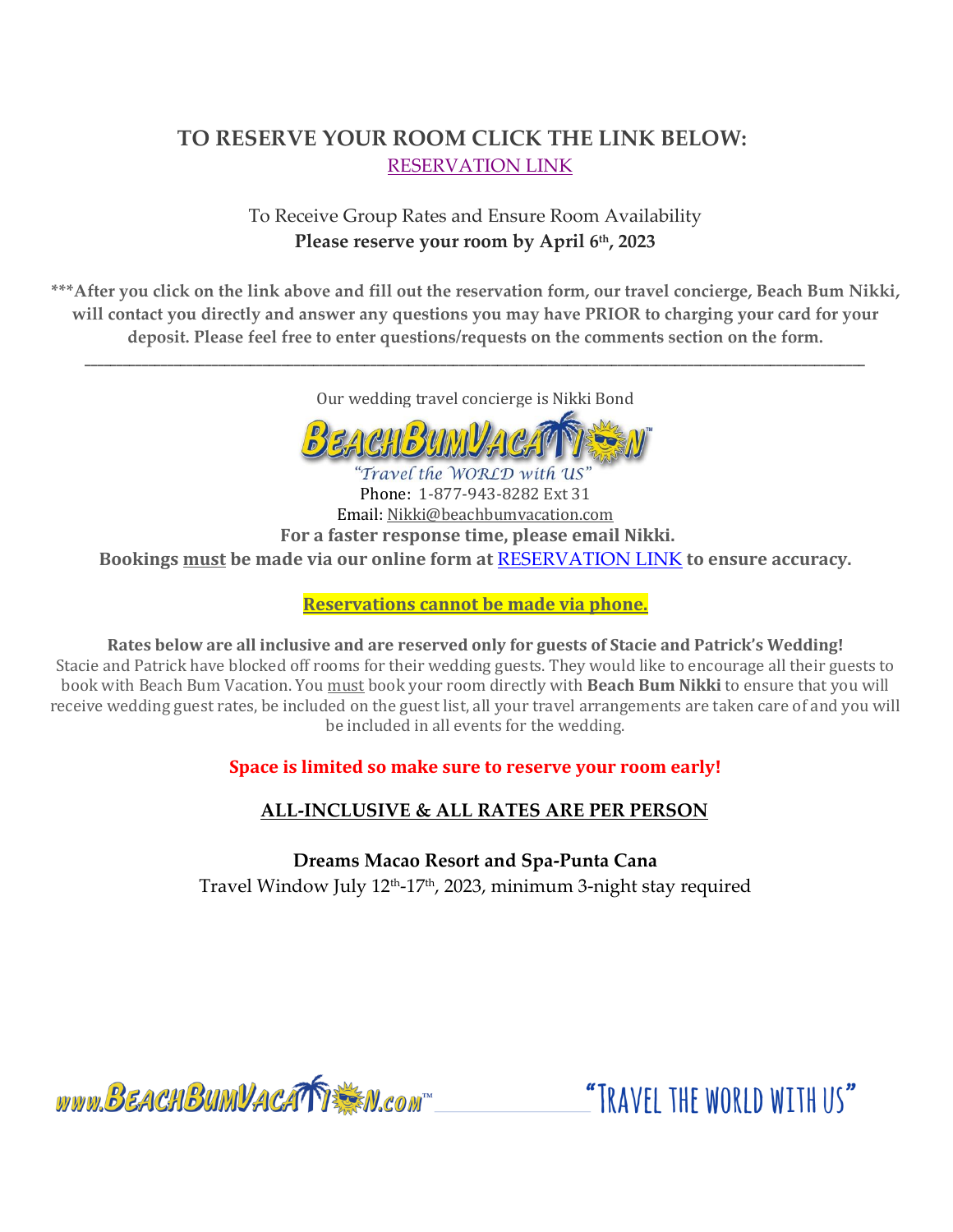**JUNIOR SUITE POOL VIEW:** Pool View offers a living area with a sofa and access to a furnished terrace a pool view. The bathroom includes a rain shower, bathtub, a W/C and a separate, private area with sliding doors offering a full-length mirror, beauty station, double vanities and ample closet area Up to 4 guests (adults + children) with a maximum of 3 adults. Bedding requests are not guaranteed.

| Occupancy     | Single    | Double   | Triple   | Child<br>$3 - 12$ |
|---------------|-----------|----------|----------|-------------------|
| 3-Night Price | \$888.65  | \$573.41 | \$570.87 | \$242.38          |
| 4-Night Price | \$1168.86 | \$748.54 | \$745.15 | \$307.17          |
| 5-Night Price | \$1449.08 | \$923.68 | \$919.44 | \$371.96          |

**JUNIOR SUITE PARTIAL OCEAN VIEW:** Ocean View offers a living area with a sofa and furnished terrace with partial ocean views. The bathroom includes a rain shower, bathtub, a W/C and a separate, private area with sliding doors offering a full-length mirror, beauty station, double vanities and ample closet area. Up to 4 guests (adults + children) with a maximum of 3 adults. Bedding requests are not guaranteed.

| Occupancy     | Single    | Double   | Triple   | Child<br>$3 - 12$ |
|---------------|-----------|----------|----------|-------------------|
| 3-Night Price | \$929.93  | \$599.22 | \$596.68 | \$242.38          |
| 4-Night Price | \$1223.91 | \$782.96 | \$779.57 | \$307.17          |
| 5-Night Price | \$1517.89 | \$966.70 | \$962.46 | \$371.96          |

**PREFERRED CLUB MASTER SUITE OCEAN FRONT:** Ocean Front Room. Located in a prime oceanfront location with stunning views, a living area, fully equipped kitchenette, dining room area and a bedroom with a king bed and sofa bed. The large terrace is equipped with a seating area and sun loungers. The oversized bathroom features two wardrobes, double sinks, a rain shower, whirlpool bathtub and a second bathroom with toilette. Preferred Club amenities. One king-size bed and queen sofa bed.

| Occupancy     | Single    | Double    | <b>Triple</b> |          |
|---------------|-----------|-----------|---------------|----------|
| 3-Night Price | \$1408.57 | \$898.37  | \$895.83      | \$242.38 |
| 4-Night Price | \$1862.10 | \$1181.82 | \$1178.44     | \$307.17 |
| 5-Night Price | \$2315.62 | \$1465.28 | \$1461.05     | \$371.96 |

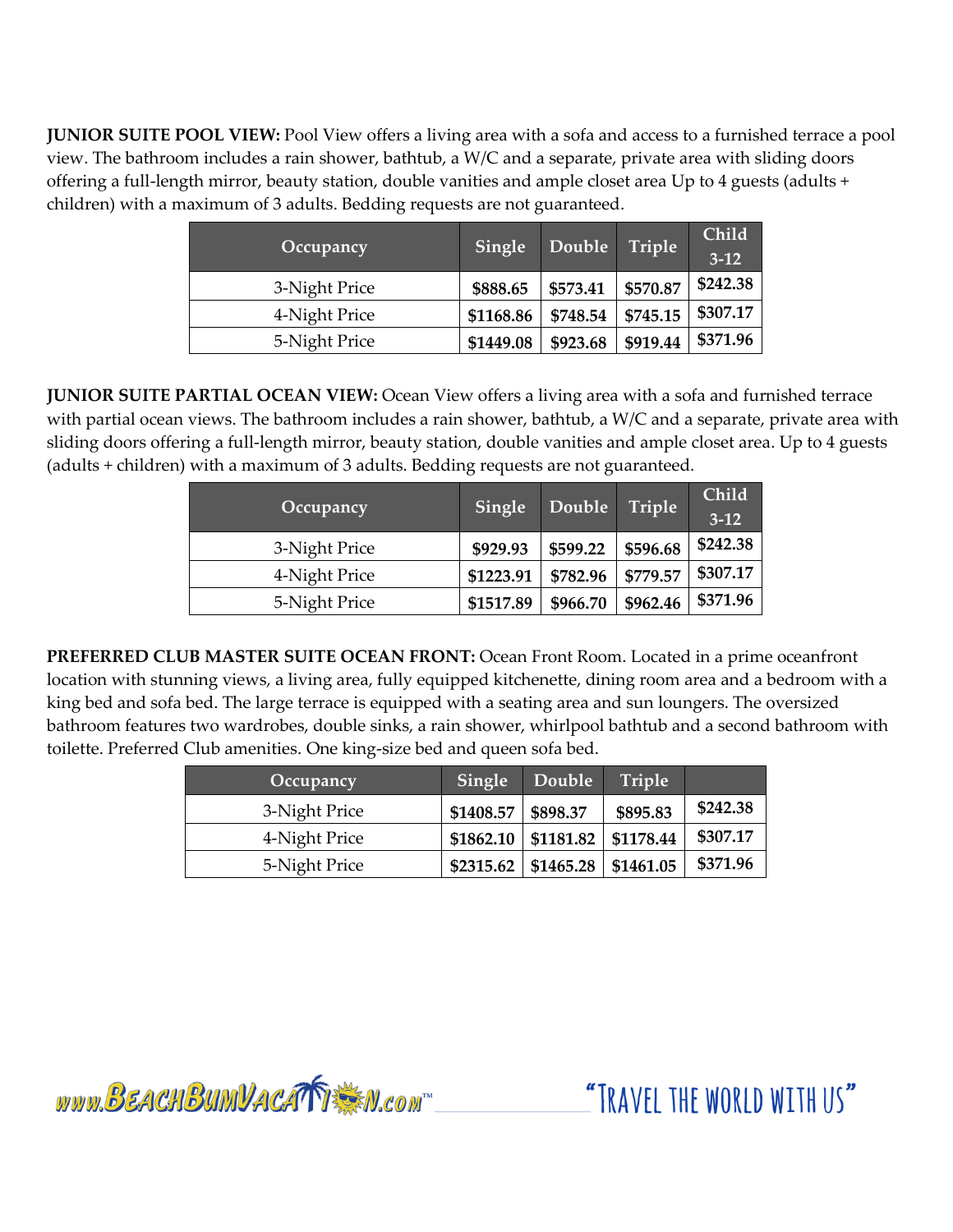**PREFERRED CLUB MASTER SUITE SWIM OUT:** Pool or Garden View Room, An adults-only room category, located on the ground floor with a swim-out pool, a living area, fully equipped kitchenette, dining room area and bedroom with king bed. The large terrace is equipped with a seating area, sun loungers and provides direct access to a pool. The oversized bathroom features two wardrobes, double sinks, a rain shower, whirlpool bathtub and second bathroom with toilette. Preferred Club amenities. 3 adults only.

| Occupancy     | Single    | Double                   | Triple               |
|---------------|-----------|--------------------------|----------------------|
| 3-Night Price | \$1568.90 | \$998.59                 | \$996.05             |
| 4-Night Price |           | $$2075.86 \mid $1315.45$ | \$1312.07            |
| 5-Night Price | \$2582.83 | \$1632.31                | $\frac{$1628.08}{ }$ |

#### **WHAT'S INCLUDED?**

Accommodations as selected, taxes, all meals, unlimited alcoholic & non-alcoholic beverages, in-room mini-bar, with beer, water, soft drinks (re-stocked once a day), daily& nightly activity programs, non-motorized water sports, live music & shows, fitness center, taxes and gratuities all included.

\*Please fill in the Reservation Form at [www.beachbumvacation.com/reservation](http://www.beachbumvacation.com/reservation) with information as it appears on your passport to secure your room and celebrate with Stacie and Patrick! \*\*\*\*\*All reservations MUST to be made by **April 6 th, 2023**. \*\*\*\*\*

**After this date, all rooms that aren't booked will be released back to the resort; anyone wishing to book after rooms are released will be accommodated based upon the resort's availability.** 

### **\*\*\* Process of Booking** \*\*\*

❖ Determine your travel dates & who you'll be sharing a room with then click on the secure Reservation Link and fill in your information:

\*RESERVATION link: [RESERVATION LINK](https://www.vacationcrm.com/IFrameRegistration/Group?lookupid=f04af814-d522-4b01-b822-4cdfa9b048e2&groupid=9470fb44-91e4-4f47-b501-208944161d52)

This form will ask for your credit card info, but Beach Bum Nikki will contact you via email to verify all details and amount before anything is charged to your card. ☺ Deposits will not be processed until you confirm your reservation details with Nikki via email.

❖ If you have frequent flyer miles or airline credit vouchers Nikki is NOT able to book your flight. You must do so on your own.

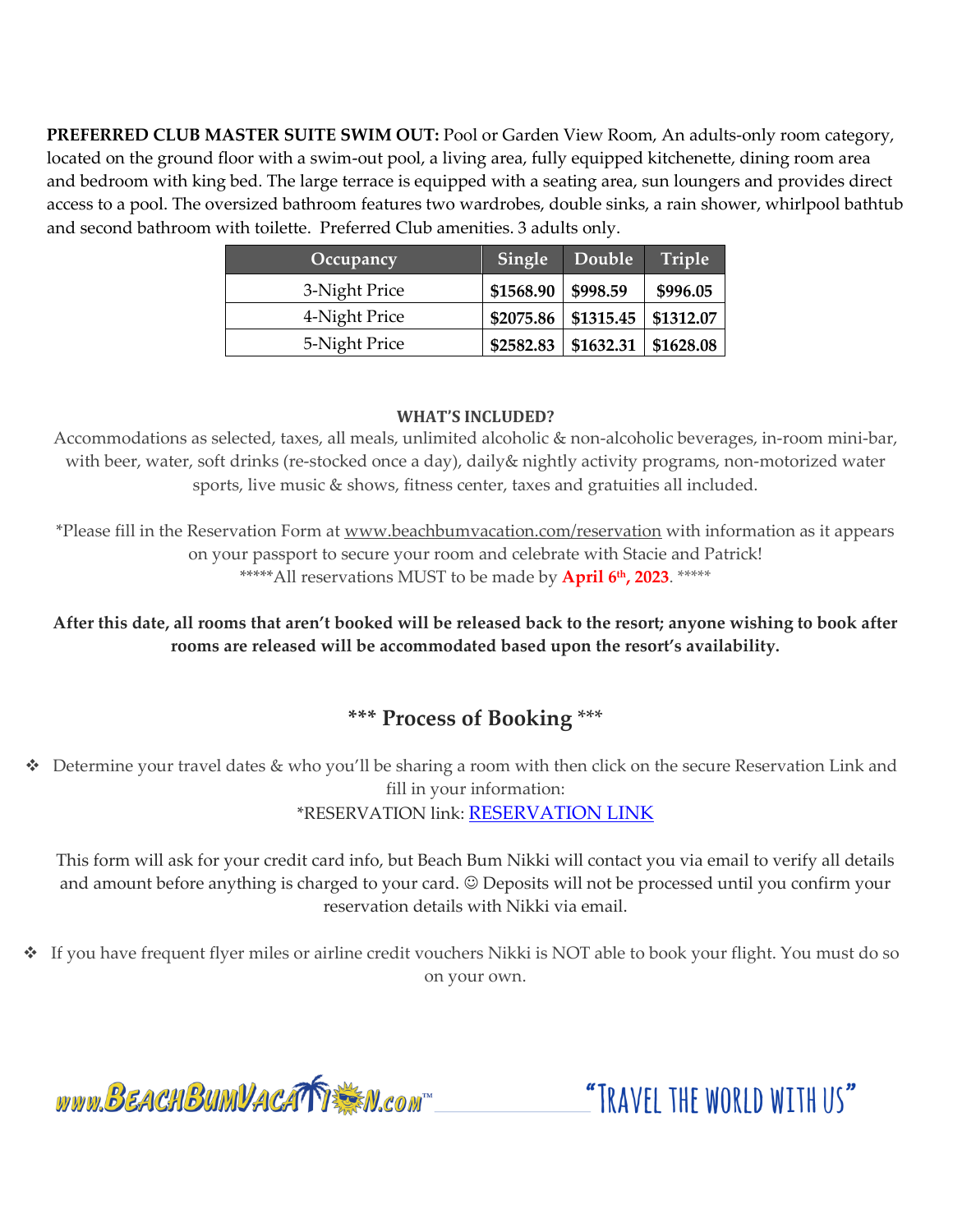❖ Determine if you want travel protection. It's highly recommended! CANCEL FOR ANY REASON TRAVEL INSURANCE is currently available at a promotional rate of \$125-\$229 per person.

#### ❖ **DOWN PAYMENT OPTIONS:**

1) Room Only: It's just \$150 per person to book just the room.

2) Room with insurance: It's just \$150 per person + the cost of insurance

3) Room and flights without insurance: It's \$150 per person + total airfare cost.

4) Room and flights with insurance: It's just \$150 per person + the cost of insurance+ the full cost of airfare.

After you have paid your deposit, you can make payments at any time for any amount as long as your paid in full by **May 4th, 2023**. There is a \$25 late fee per person if payment is made after May 4th, 2023 and may result in cancellation of reservation. If your balance is not paid by May  $4<sup>th</sup>$ , 2023, your reservation will be subject to cancellation, and you will not receive a refund on the money paid.

#### **\*\*\*The sooner you book your room the more time you have to pay it off! \*\*\***

Once you place your reservation and your payment has been applied you will receive a confirmation invoice/itinerary for your trip!

## **\*\*\* Important Travel & Booking Information \*\*\***

When should I book? As soon as possible for the best flight schedules and perks for being a part of Stacie and Patrick's wedding group!

\*IMPORTANT! -- Airfare WILL fluctuate depending on availability at time you make your reservation, please make your payment with Nikki as soon as possible to ensure the lowest rate and best flight time options.

Who should I ask for when making my reservation? All reservations must be made directly through Nikki at Beach Bum Vacation. [RESERVATION LINK](https://www.vacationcrm.com/IFrameRegistration/Group?lookupid=f04af814-d522-4b01-b822-4cdfa9b048e2&groupid=9470fb44-91e4-4f47-b501-208944161d52)

www.BEACHBUMVACATTE M.com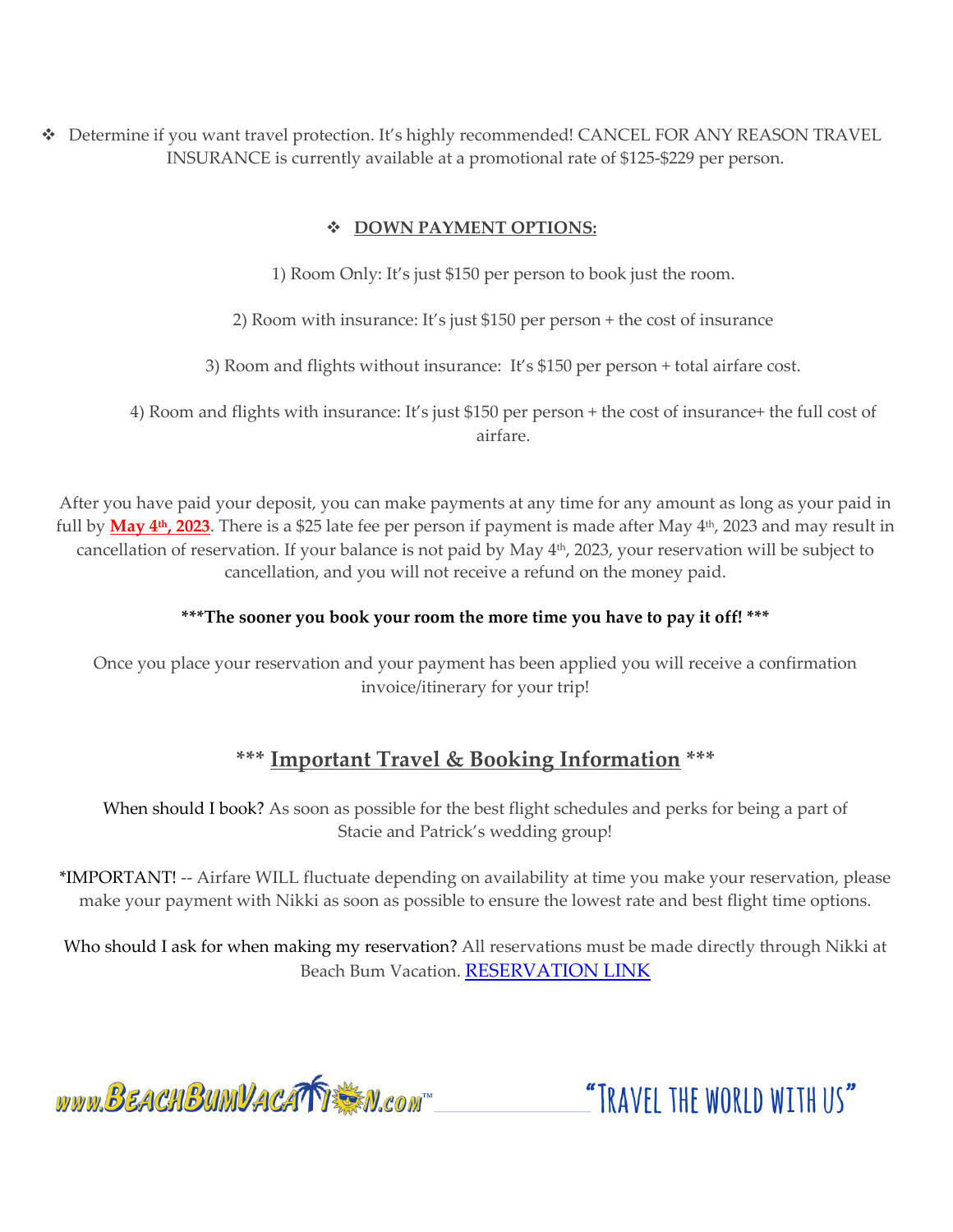**Payment policy: In order to guarantee your room, the full payment must be received by June 27th , 2022.** Beach Bum Vacation's insurance policy will cover your airfare 100% if booked through Beach Bum Vacation. Airfare booked separately is not covered.

Visa, MasterCard, American Express and Discover are also accepted.

What travel documents will I need? You will need a valid passport in order to travel to Punta Cana, no exceptions. If you do not have a passport apply for one ASAP!

You will need to indicate on the form if you accept or decline TRIP INSURANCE.

PLEASE NOTE: You will need to indicate on the form if you accept or decline TRIP INSURANCE. Insurance CANNOT be added after payment is made. Insurance is due at the time of making the reservation along with the down payment. Trip Insurance is highly recommended due to the recent crisis. Optional insurance ranges between \$125-229 per person.

Special Needs: Please specify if anyone in your party meets any of the following criteria: (1) holds frequent flyer miles (2) is hearing or vision impaired (3) has dietary restrictions (4) needs a wheelchair (5) is diabetic (6) is highly allergic.

# **CANCELLATION POLICY:**

| Once reservation is made up to April 6 <sup>th</sup> , 2023                                         | \$150 cancellation penalty per person |  |
|-----------------------------------------------------------------------------------------------------|---------------------------------------|--|
| April $7th$ , 2023-onward                                                                           | 100% nonrefundable                    |  |
| The purchase of travel protection insurance will cover all these penalties in the event you need to |                                       |  |
| cancel.                                                                                             |                                       |  |

*The aforementioned is person or room canceling (so if 1 person within the room cancels these same rules apply for that person). Regarding Airline tickets – if Beach Bum Vacation booked your tickets - they are 100% not refundable and subject to individual airline penalties/fees. Insurance covers these penalties for individuals making reservations within the group – if they have purchased insurance. Insurance does NOT cover the group contract, only individuals.* 

*Group Reservations have different terms and cancellation policies than individual reservation. All reservations made within a group must comply with the stipulated cancelation policy agreed for each group.*

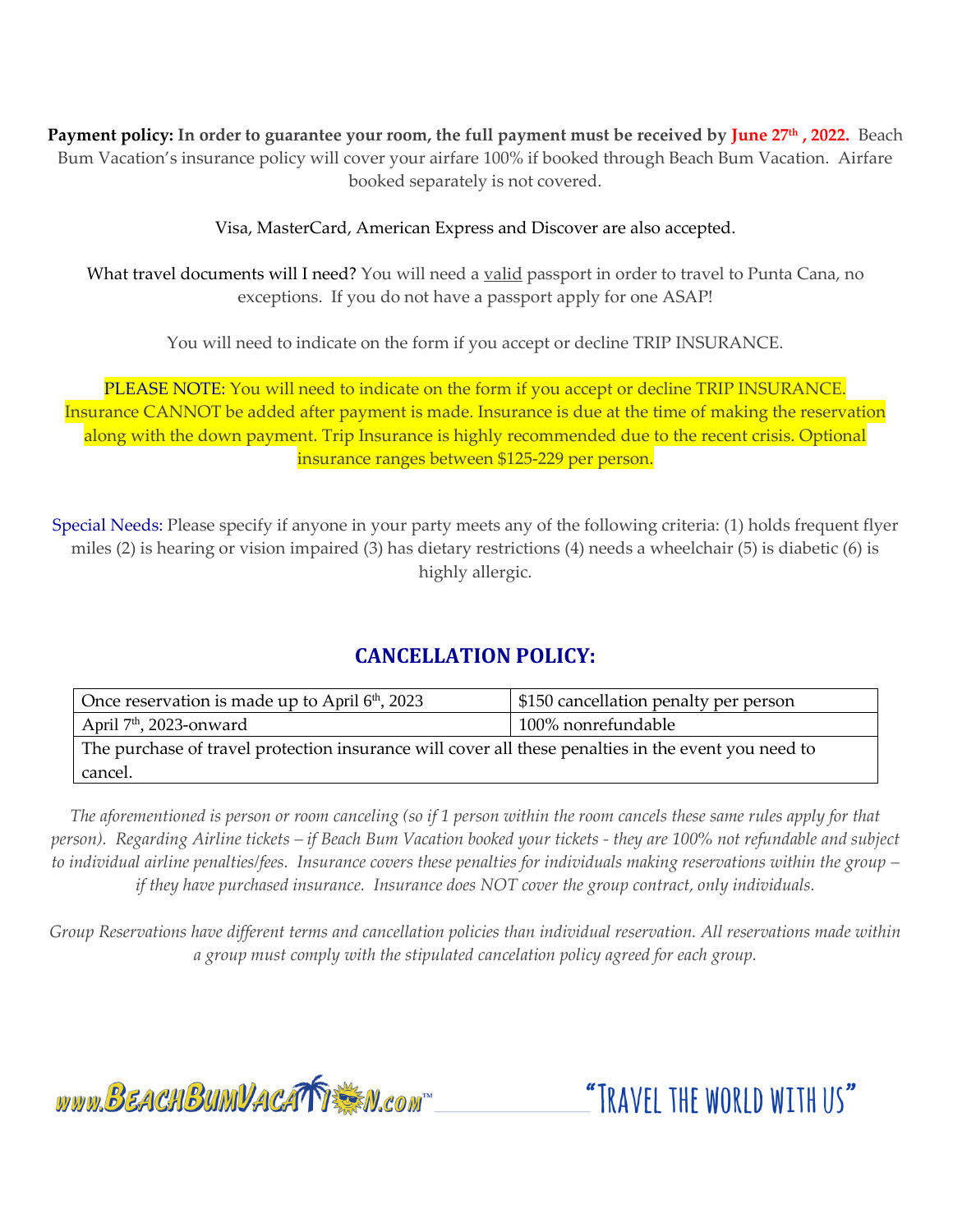*If you do not have insurance – natural disasters (such as hurricanes), cancelations for ANY reason (medical/personal emergencies, Covid-19, cancelation of the wedding, etc.) do not relieve them from these penalties. ONLY the Travel Insurance will help with coverage.*

## **Frequently Asked Questions:**

-Currency: USDs are accepted in Punta Cana so there is no need to exchange your currency.

-Clothing: some restaurants require men to wear long pants, shirt with collar & closed toe shoes.

-Airport: you must arrive at the airport two hours prior to flight departure time.

- Weather: The average temperatures in Punta Cana during the month of July are highs in the 80's and lows in the  $70's$ .

-Passport: go to your local post office and request passport forms, instructions will be provided. It takes approximately 4-6 weeks for processing. Cost is approx. \$140.

-Frequent Flyer: in the event you would like to use your frequent flyer miles you will need to contact the airline directly but make sure you email Nikki@beachbumvacation.com your flight itinerary so she may arrange for your airport transportation to & from the resort.

> We hope you can join us! ~ Stacie and Patrick

www.BEACHBUMVACATTE M.com